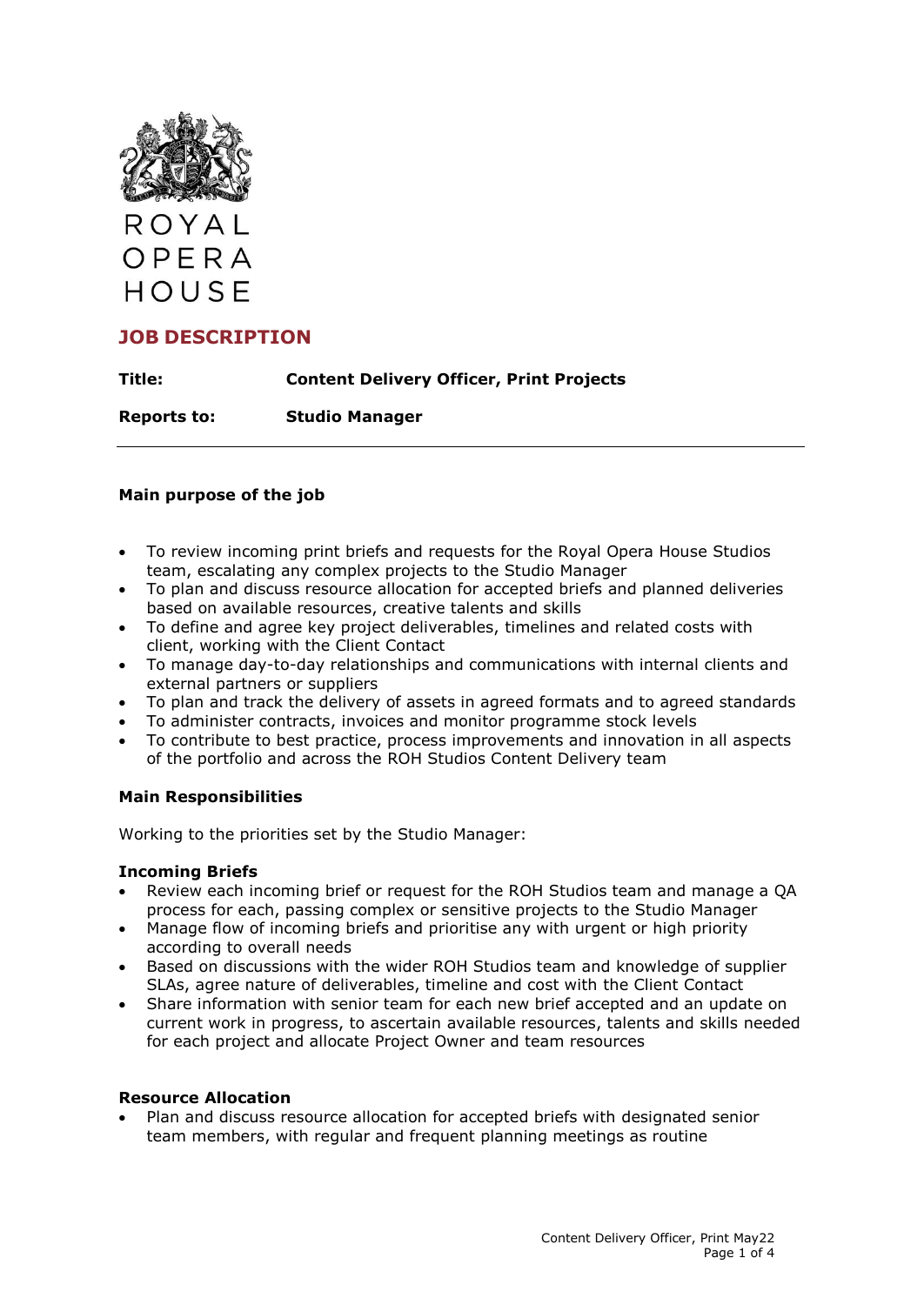- Understand and record the impact of each additional project on the overall workflow planning for the team and any external services required, collaborating closely with the rest of the Content Delivery team
- Schedule, book and manage external suppliers and freelancers
- Ensure team members have all the information needed in order to deliver on agreed briefs

# **Relationship Management**

- Report back to the Client Contact for each accepted brief with the estimates to agree terms; manage any follow up negotiations or discussions in order to manage expectations and conclude the process on agreement of terms including final sign off and delivery deadlines
- Update shared records and notify the relevant team members when terms of the brief are agreed
- Keep the Client Contact updated as to the progress of the accepted project, escalating any serious issues to the Studio Manager
- Contact any external partners or suppliers to notify them of project requirements, working within agreed lead times and SLAs.
- Build and maintain positive relationships with clients, partners, suppliers and any other parties involved (suppliers include printers); develop a good understanding of partner and supplier needs in order to meet agreed deliverables

# **Workflow Management**

- Work with the Studios Content Delivery team standard procedures/systems for workflow management and track projects accordingly
- For agreed briefs, identify the key elements to track for each project, including:
	- o Client Contact, Project Owner and resource allocation
	- $\circ$  Information on availability or out of office days for project team and Client Contact
	- $\circ$  Work components, duration/sequence of each work phase and owner
	- $\circ$  Incoming information or assets to be provided to the wider ROH Studios team and timelines
	- o Dependencies
	- o Risks and possible mitigations
	- o Budget and actual expenditure
	- o Agreed deliverables and deadlines for sign off and delivery
- Provide a project schedule for each project team /owner which allows tracking of work in progress and updates from project team
- Issue reminders of upcoming deadlines / actions required to project team members or other points of contact as needed
- Maintain regular communications with ROH Studios team leads and highlight any risks within workflows to Studio Manager, and Client Contact as needed

#### **Project Delivery**

- Working with the shared information systems and procedures, track all stages of each project workflow from sign off stage/s up to final delivery or phased delivery for projects with multiple deliverables
- Track any expenditure or external resource used within each project to plan and maintain an overall budget tracker for the season
- Communicate with Team Leads, Project Owner and Client Contacts to ensure that project deliverables/assets are received in agreed formats and to agreed standards

#### **Administration**

- Administer contracts and invoices for suppliers and freelancers
- Monitor programme stock levels and organise delivery or any reprints
- Maintain a physical and digital archive of Studios printed output
- Organise licenses, hardware and other items required by the Design team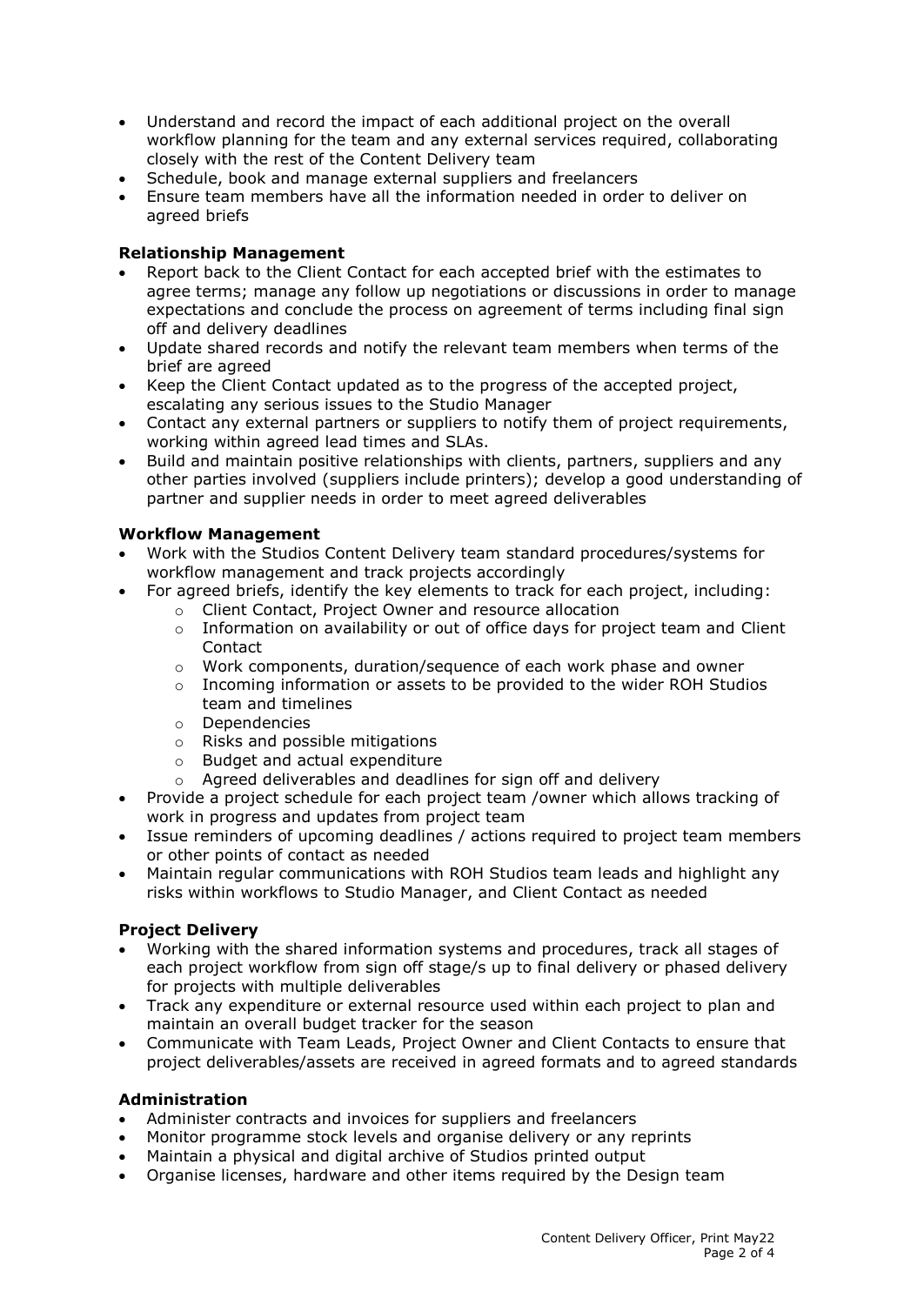## **Best Practice**

- Promote and enable the adoption of a best practice set of procedures, tools and systems to enable efficient and secure communication, shared information and workflows for content delivery
- Conduct regular review sessions with the Engagement Content team and Design team to take feedback and enable discussion of needs from the team and clients, in order to look for potential solutions and improvements

## **Continuous Improvement**

- Promote and foster a culture of information sharing, collaborative working and team working
- Manage own learning and continuous professional development relevant to the role
- Contribute as a team player within the ROH Studios team and Audiences and Media
- Uphold ROH Values and Behaviours across all aspects of the role and support our goals for diversity and inclusion
- Contribute to a culture of innovation and continuous improvement

# **PERSON SPECIFICATION**

## **Essential Knowledge / Skills and Experience**

*Content Delivery*

- Experience of managing asset delivery, working across print content for a creative team or arts organisation
- Ability to use systems for tracking multiple project workflows, deliverables and budget expenditure
- An understanding of print and production processes and the resources needed to deliver creative content assets, with ability to identify the key phases of work, dependencies and risks in the process
- The ability to reflect key priorities in workflow management and direct resources effectively
- Ability to work with Service Level Agreements (SLAs) and to define Terms of Reference for project requests
- A developing track record in supporting creative teams with their project delivery needs and enabling efficiencies in the project lifecycle

*Workload Management and Systems Skills*

- Highly proficient MS Office 365 user, with experience shared information systems like SharePoint
- Experience of working in a highly deadline-sensitive environment, working with thoroughness, detail and accuracy
- Excellent planning, time-management and administrative skills and ability to manage a busy workload
- Ability and commitment to learning new software and systems and adopting new processes as required to support the smooth running of the department
- Consistent high level of service delivery and responsiveness and experience of working in a highly deadline-sensitive environment

#### *People Skills*

- A collaborative and consultative team player, able to negotiate and manage expectations when required
- Excellent communication skills with a friendly, professional and confident manner
- Consistent high level of client service and responsiveness